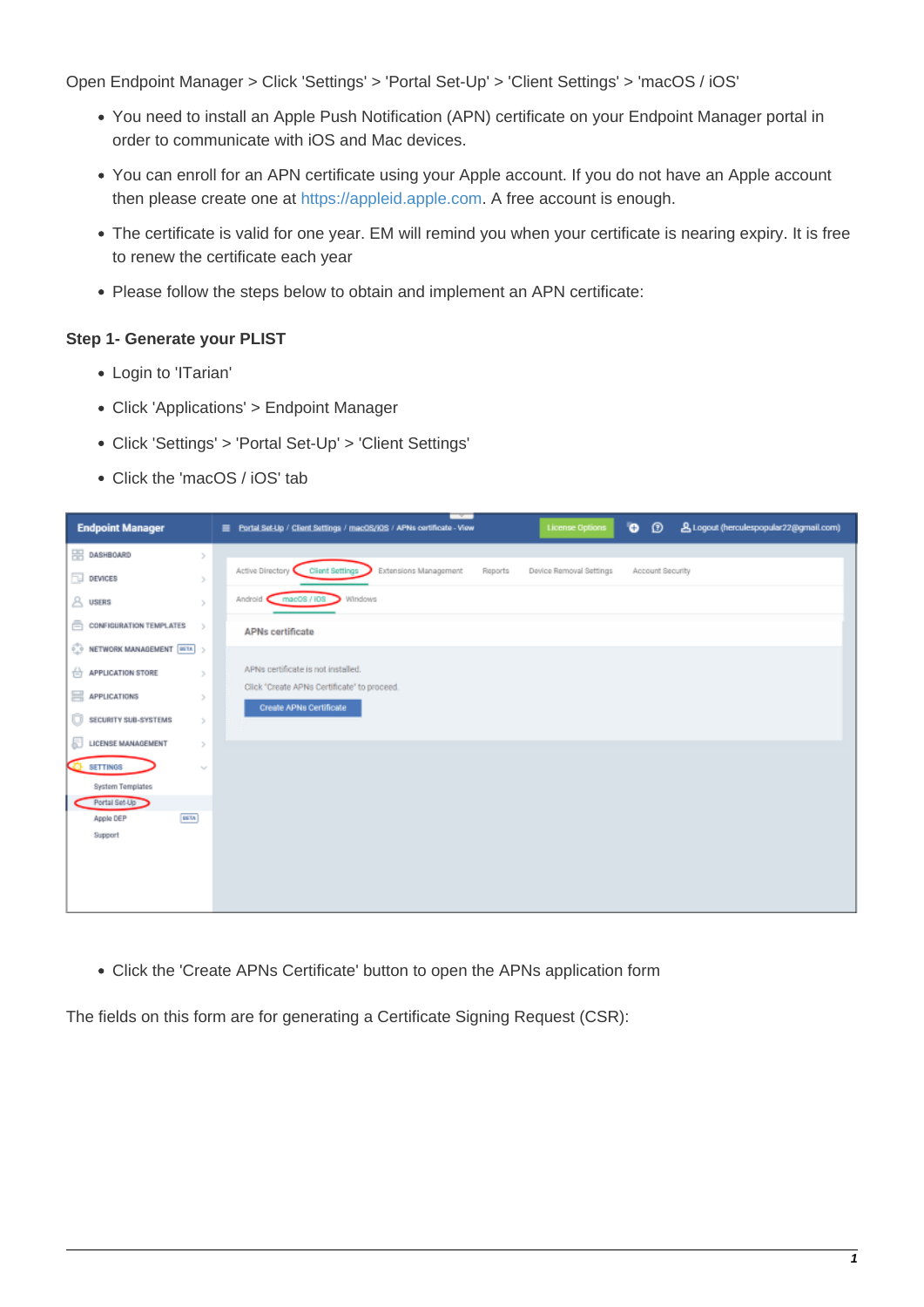# **Generation of APNs Certificate**

| Ò  |  |  |
|----|--|--|
|    |  |  |
|    |  |  |
| ı. |  |  |
|    |  |  |

| Country name*                           |                               |
|-----------------------------------------|-------------------------------|
| India                                   | ▼                             |
| Apple ID *                              |                               |
| herculespopular22@gmail.com             |                               |
| State or province name *                |                               |
| Tamilnadu                               |                               |
| Locality name (e.g, city) *             |                               |
| Chennai                                 |                               |
| Organization name *                     |                               |
| Saddle and Pedals                       |                               |
| Organizational unit *                   |                               |
| <b>Sales</b>                            |                               |
| Organizational Unit Name (e.g, section) |                               |
| Common name *                           |                               |
| herculespopular22.com                   |                               |
| (e.g., server FQDN or YOUR name)        |                               |
|                                         |                               |
|                                         | <b>Reset</b><br><b>Create</b> |
|                                         |                               |

- Complete all fields marked with an asterisk and click 'Create'.
- This will send a request to Comodo to sign the CSR and generate an Apple PLIST.
- You will need to submit this to Apple in order to obtain your APN certificate.
- Usually your request will be fulfilled within seconds and you will be taken to a page which allows you to download the PLIST: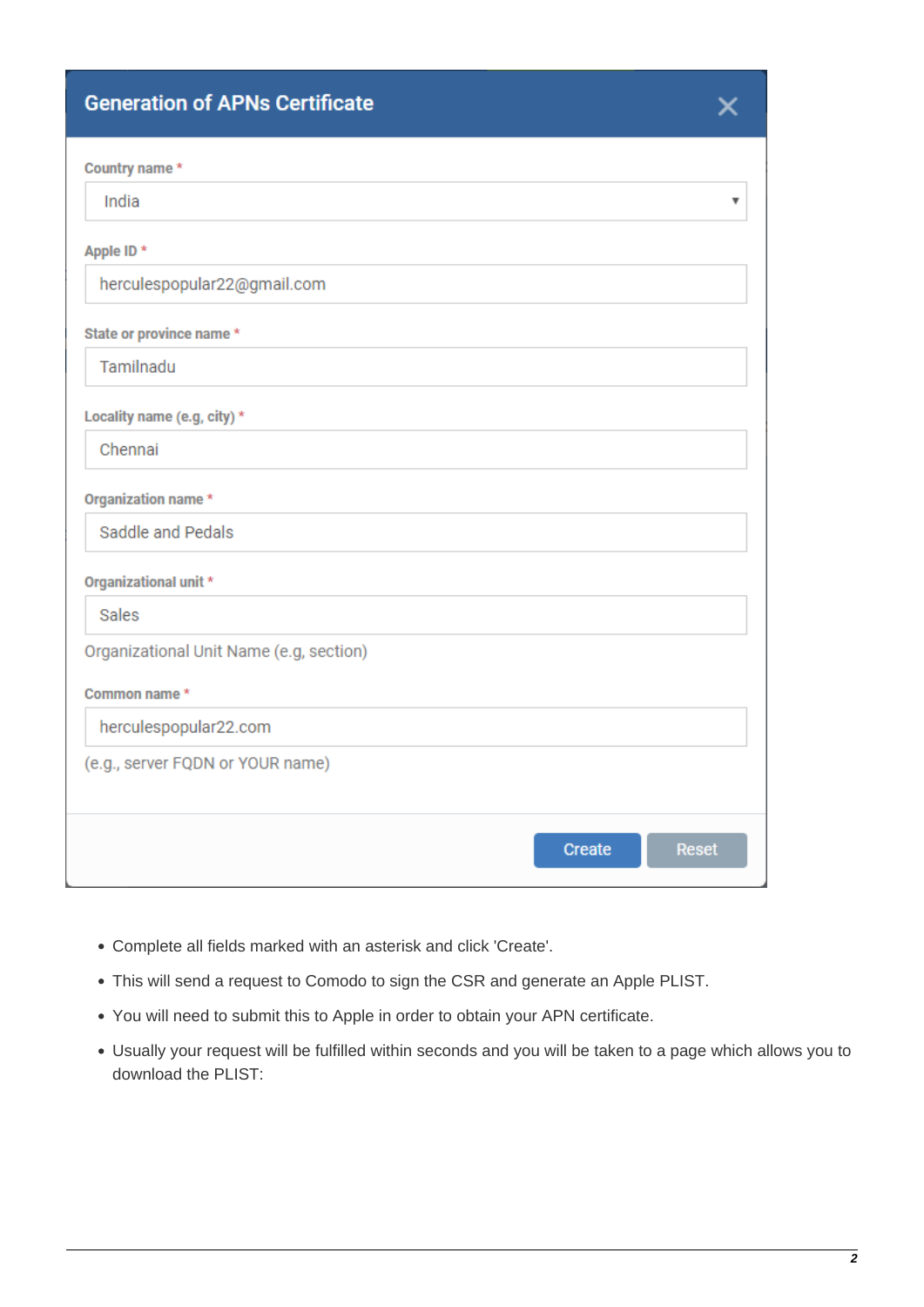# **Upload APNs Certificate**

To get the certificate for communication between server and Apple devices you need to:



Download your Apple PLIST from the link in step 1 on this screen. This will be a file with a name similar to 'COMODO\_Apple\_CSR.csr'. Please save this to your local drive.

#### **Step 2 -Obtain Your Certificate From Apple**

- Login to the 'Apple Push Certificates Portal' with your Apple ID at [https://identity.apple.com/pushcert/.](https://identity.apple.com/pushcert/)
- Once logged in, click 'Create a Certificate'.



You will need to agree to Apple's EULA to proceed.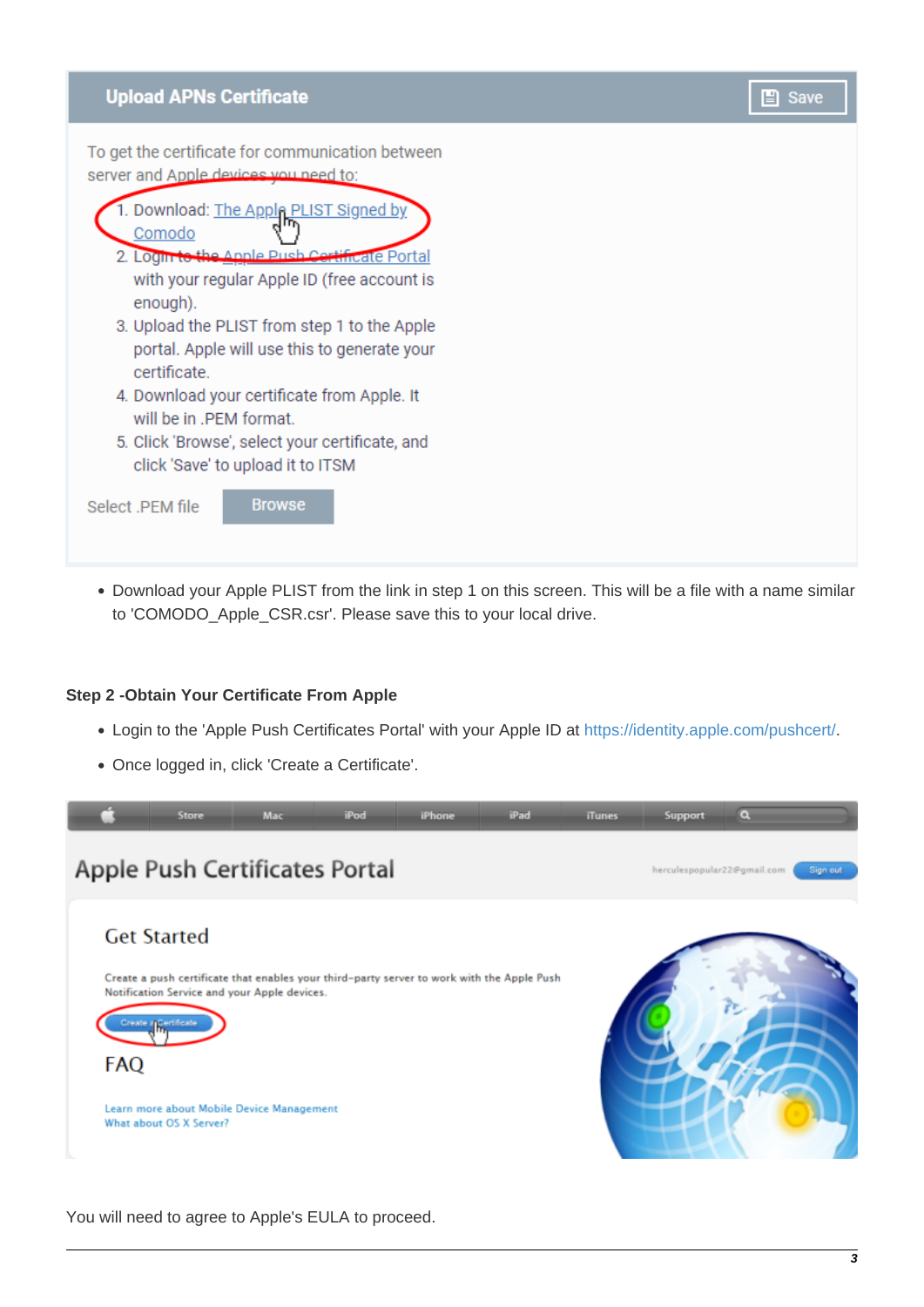# Apple Push Certificates Portal

Sign o



On the next page, click 'Choose File', navigate to the location where you stored 'COMODO\_Apple\_CSR.csr' and click 'Upload'.

### $\pmb{\times}$

Apple servers will process your request and generate your push certificate. You can download your certificate from the confirmation screen:



Click the 'Download' button and save the certificate to a secure location. It will be a .pem file with a name similar to 'ITSM\_COMODO GROUP LTD.\_Certificate.pem'